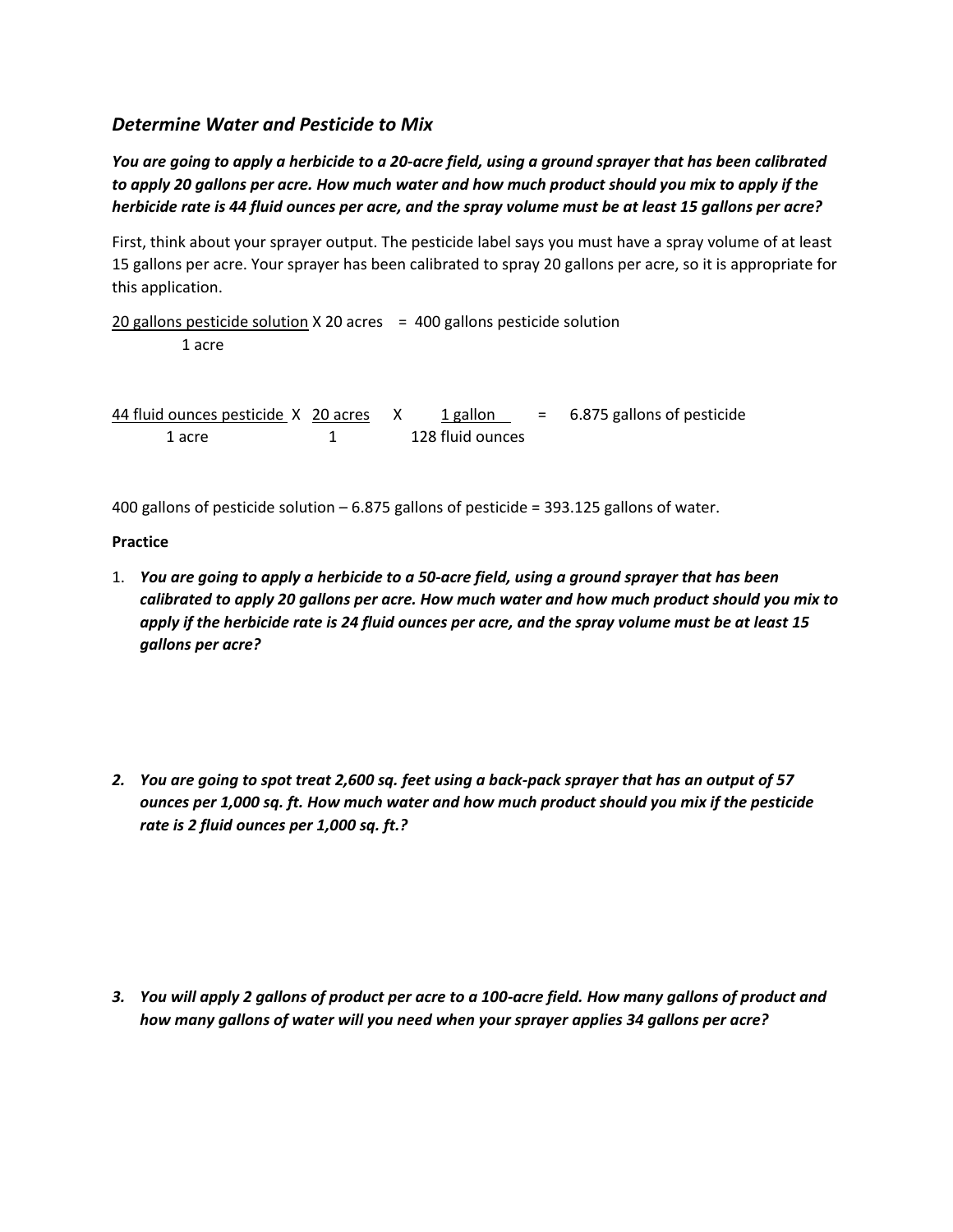## **Answers**

*1. You are going to apply a herbicide to a 50-acre field, using a ground sprayer that has been calibrated to apply 20 gallons per acre. How much water and how much product should you mix to apply if the herbicide rate is 24 fluid ounces per acre, and the spray volume must be at least 15 gallons per acre?*

 $24$  fl oz  $X$  50 acres  $X$  1 gal = 9.375 gallons of pesticide 1 acre 128 fl oz

Spray volume must be at least 15 gpa, and the sprayer is calibrated to apply 20 gallons per acre, which is appropriate.

50 acres  $X$  20 gallons = 1,000 gallons of spray 1 acre

1,000 gallons of pesticide solution – 9.375 gal. pesticide = 990.625 gal. water

*2. You are going to spot treat 2,600 sq. feet using a back-pack sprayer that has an output of 57 ounces per 1,000 sq. ft. How much water and how much product should you mix if the pesticide rate is 2 fluid ounces per 1,000 sq. ft.?* 

To determine the total spray mixture needed, set up the following ratio and cross multiply:

 $57$  fluid ounces = N fluid ounces 1,000 sq. ft. 2,600 sq. ft.

 $(57 X 2,600) = (N X 1,000)$ 

N = 148.2 fl. oz. (round off to 148).

To determine the amount of herbicide needed, set up the following ratio and cross multiply:

 $2$  fl oz herbicide = N fluid ounces 1,000 sq. ft. 2,600 sq. ft.

N= 5.2 fl. oz. of herbicide

To treat the target area, add a little more than 5 oz. of herbicide to 143 oz. of water (148 – 5). Because there are 128 ounces in 1 gallon, this will mean adding 5 ounces of herbicide to 1.1 gal. of water  $(143/128 = 1.1$  gallons of water).